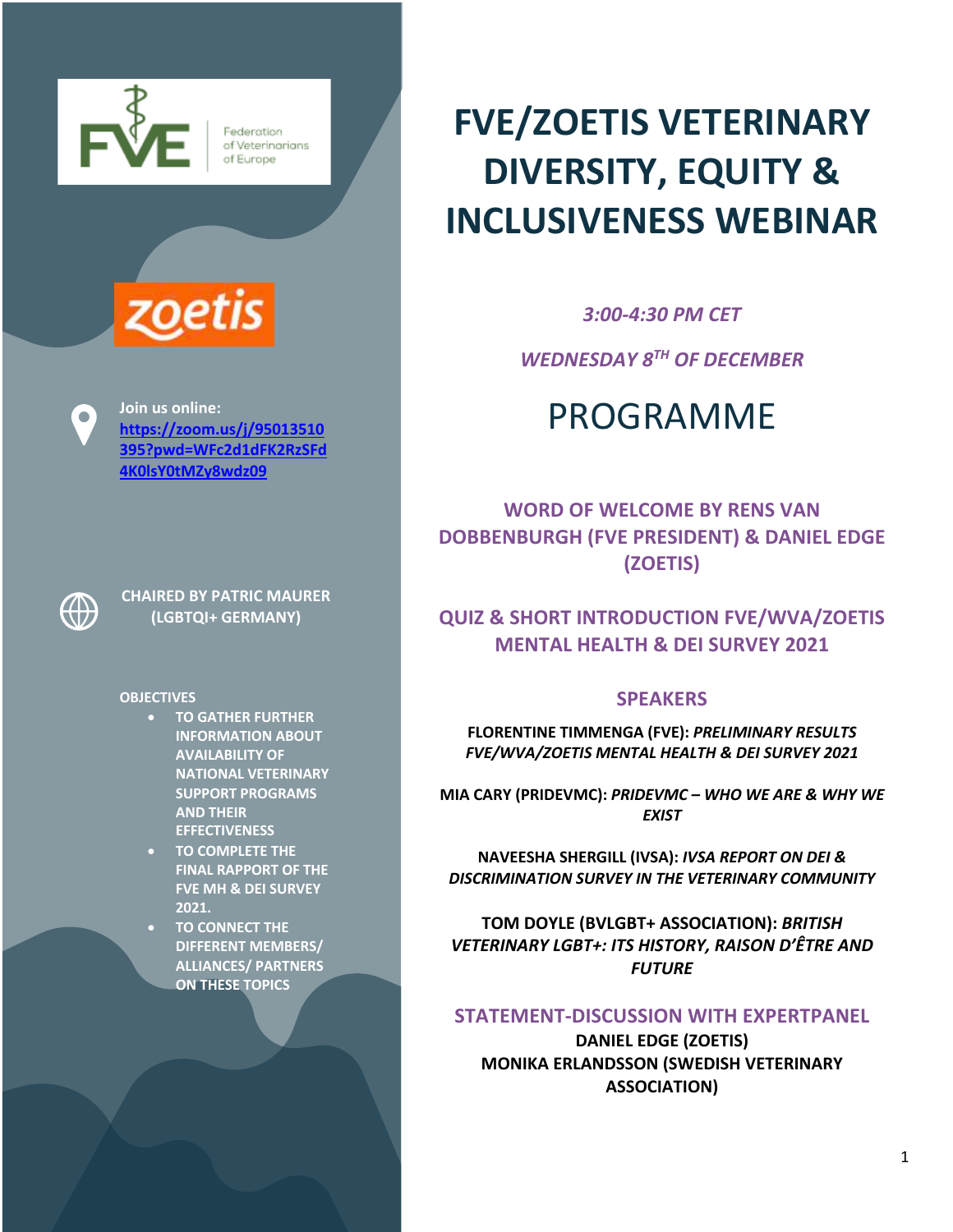

## **BIOGRAPHIES**

#### **CHAIR: PATRIC MAURER**

Patric Maurer studied veterinary medicine at the University of Leipzig. He is a German Veterinary Specialist for Meat Hygiene since 2020 and currently works at the Unit "Food Surveillance" of the Thuringian Ministry of Labour, Social Affairs, Health, Women and Family. Additionally, DEI is an important topic for Patric Maurer – especially with regard to LGBTQI+. In 2019, together with another German veterinarian, he tried to establish a German LGBTQI+ veterinary group to put more emphasis on diversity and unite members of the LGBTQI+ community inside the German veterinary profession.

#### **FLORENTINE TIMMENGA**

Florentine Timmenga is currently active as intern at the Federation of Veterinarians of Europe (FVE) as part of her Master of Veterinary Medicine program at the Utrecht University. She is enrolled in the Equine Medicine master and will graduate in the summer of 2022. During her 4-month internship at the FVE, she focusses mainly on the analysis and processing of the FVE/WVA/ZOETIS mental health & DEI Survey 2021. Florentine is eager and very enthusiastic to be able to organize this webinar and to present the results of the survey to you!

#### **MIA CARY**

Mia Cary, a 1999 University of Florida College of Veterinary Medicine graduate, has a personal and professional purpose of activating others to thrive. Her professional experience includes executive leadership and education roles at the AVMA, NAVC, Boehringer Ingelheim, and Novartis Animal Health. She currently serves as CEO and Change Agent for Cary Consulting, CEO for the Pride Veterinary Medical Community (PrideVMC), serves on the board of advisors for the Veterinary Entrepreneurship Academy (VEA) and is a Past President of the American Association of Industry Veterinarians (AAIV). She resides with the Cary Crew in Greensboro, NC and recognizes the Eno, Sappony, and Shakori nations on whose land she lives and works.